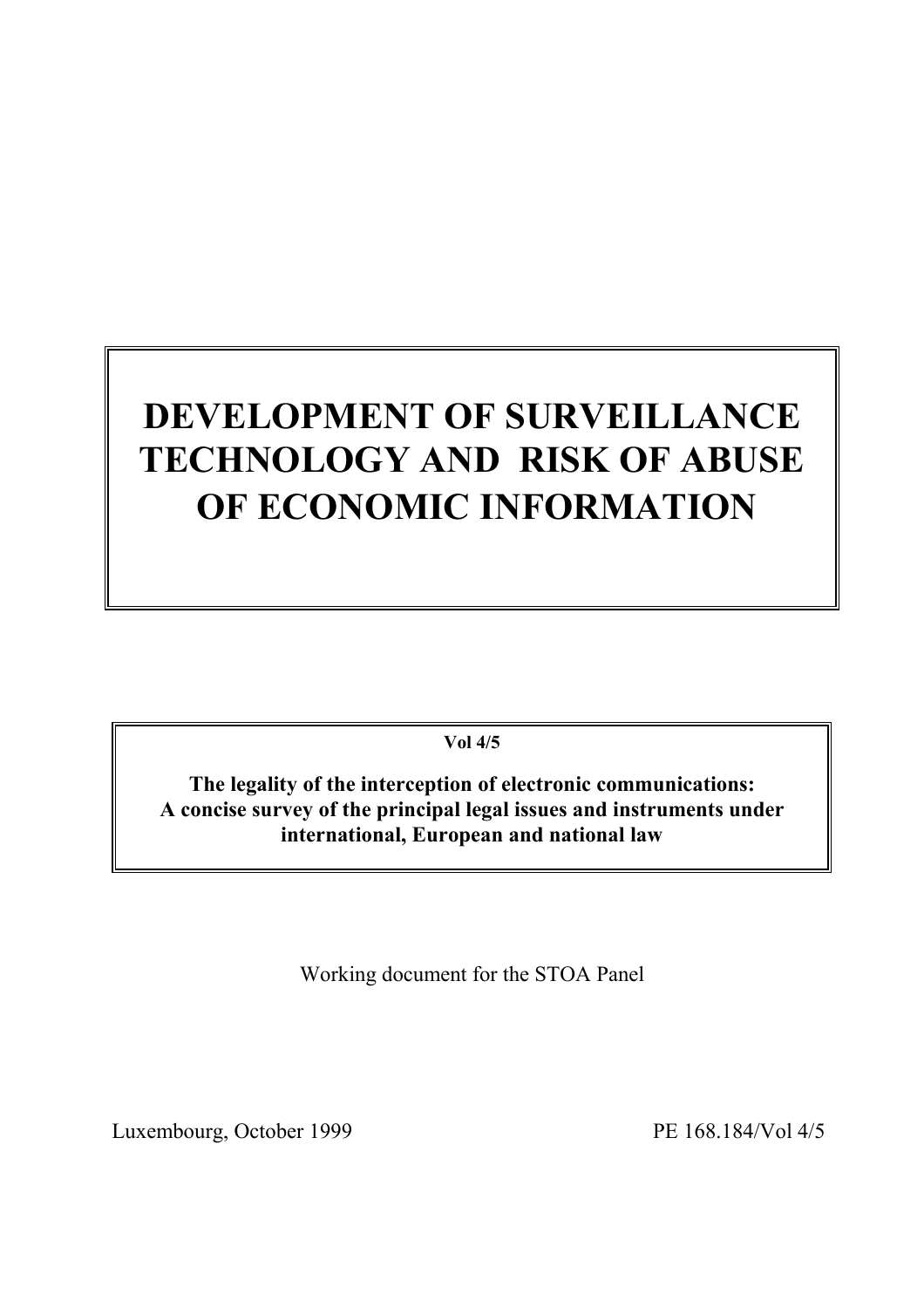*Cataloguing data*:

| Title:         | The legality of the interception of electronic communications:<br>A concise survey of the principal legal issues and instruments<br>under international, European and national law |  |
|----------------|------------------------------------------------------------------------------------------------------------------------------------------------------------------------------------|--|
| Workplan Ref.: | EP/IV/B/STOA/98/1401                                                                                                                                                               |  |
| Publisher:     | European Parliament<br>Directorate General for Research<br>Directorate A<br>The STOA Programme                                                                                     |  |
| Author:        | Prof. Chris Elliot                                                                                                                                                                 |  |
| Editor:        | Mr Dick HOLDSWORTH,<br>Head of STOA Unit                                                                                                                                           |  |
| Date:          | October 1999                                                                                                                                                                       |  |
| PE number:     | PE 168, 184 Vol 4/5                                                                                                                                                                |  |

This document is a working Document for the 'STOA Panel'. It is not an official publication of STOA. This document does not necessarily represent the views of the European Parliament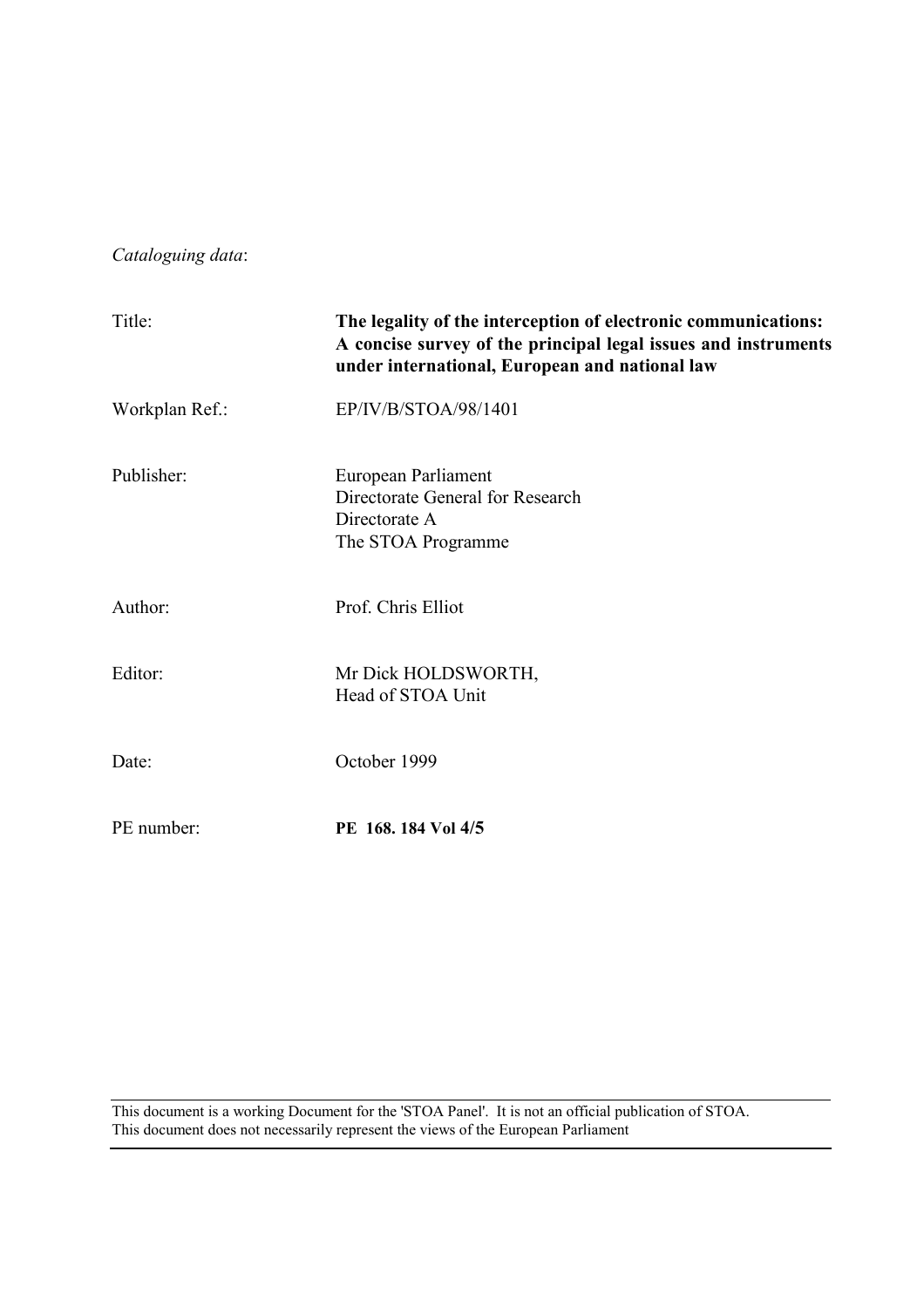# **The legality of the interception of electronic communications:**

a concise survey of the principal legal issues and instruments under international, European and national law

Dr Chris Elliott

28 March 1999

-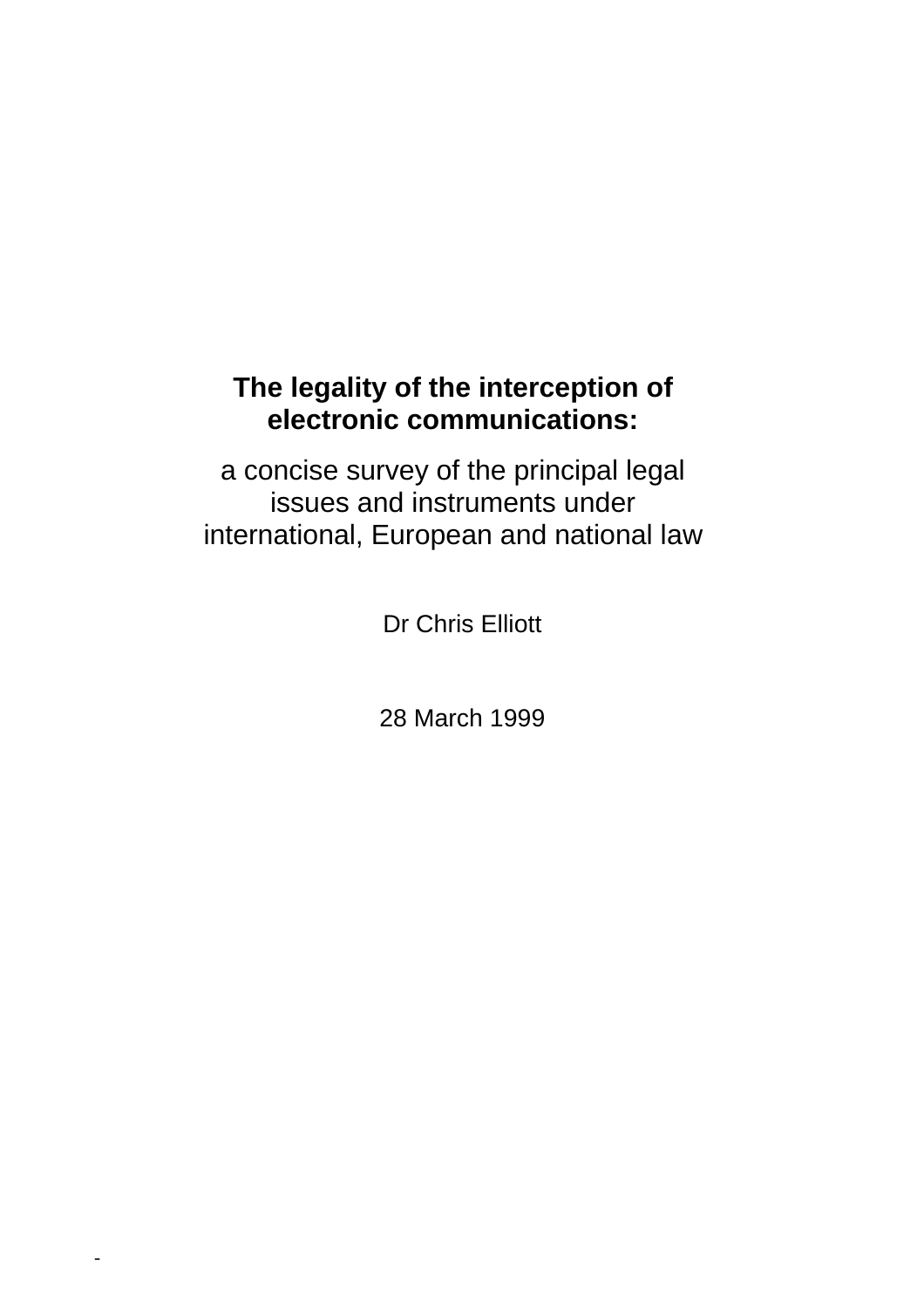# **Abstract**

Protection of privacy; fundamental human right; UN Declaration, European Convention on Human Rights; EU Directives and Recommendations; National laws; lawful interception of communications; data protection; encryption; duties of telecommunications network operators; interception by foreign governments; possible action by EU to require telecommunications network operators to protect users' privacy

# **Executive summary**

Privacy of communications is one of the fundamental human rights. The UN Declaration, International Covenant and European Convention all provide that natural persons should not be subject to unlawful interference with their privacy. The European Convention is legally binding and has caused signatories to change their national laws to comply.

Most countries, including most EU Member States, have a procedure to permit and regulate lawful interception of communications, in furtherance of law enforcement or to protect national security. The European Council has proposed a set of technical requirements to be imposed on telecommunications operators to allow lawful interception. USA has defined similar requirements (now enacted as Federal law) and Australia has proposed to do the same.

Most countries have legal recognition of the right to privacy of personal data and many require telecommunications network operators to protect the privacy of their users. All EU countries permit the use of encryption for data transmitted via public telecommunications networks (except France where this will shortly be permitted).

Electronic commerce requires secure and trusted communications and may not be

able to benefit from privacy law designed only to protect natural persons.

The legal regimes reflect a balance between three interests:

- privacy;
- law enforcement;
- electronic commerce.

Legal processes are emerging to satisfy the second and third interests by granting more power to governments to authorise interception (under legal controls) and allowing strong encryption with secret keys.

There do not appear to be adequate legal processes to protect privacy against unlawful interception, either by foreign governments or by non-governmental bodies.

A course of action open to the EU is to require telecommunications operators to take greater precautions to protect their users against unlawful interception. This would appear to be possible without compromising law enforcement or electronic commerce.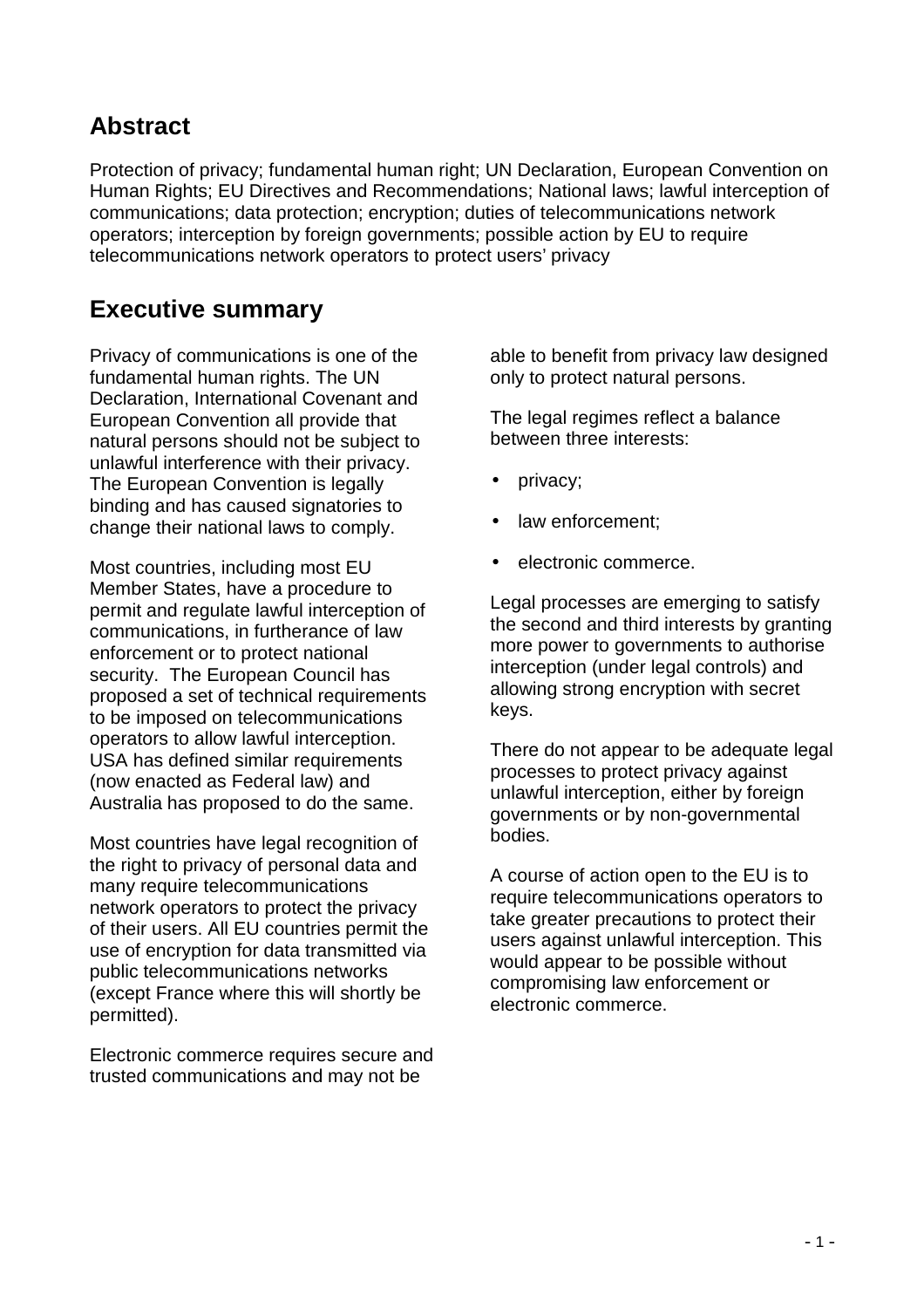# **Contents**

|                | <b>ABSTRACT</b>                                          | 1               |
|----------------|----------------------------------------------------------|-----------------|
|                | <b>EXECUTIVE SUMMARY</b>                                 | 1               |
| $\mathbf 1$    | <b>CONTEXT</b>                                           | 3               |
| $\overline{2}$ | <b>INTERNATIONAL AGREEMENTS</b>                          | 4               |
|                | 2.1 Universal Declaration of Human Rights                | 4               |
|                | 2.2 International Covenant on Civil and Political Rights | 4               |
|                | 2.3 European Convention of Human Rights                  | 4               |
|                | 2.4 OECD Guidelines                                      | 5               |
|                | 2.5 Council of Europe                                    | 5               |
| 3              | <b>EU LEGISLATION AND AGREEMENTS</b>                     | 6               |
|                | 3.1 INFOSEC Green Paper                                  | 6               |
|                | <b>3.2 Council Resolution</b>                            | 6               |
|                | 3.3 Directive 95/46/EC                                   | $6\phantom{1}6$ |
|                | 3.4 Directive 97/66/EC                                   | 6               |
| 4              | <b>NATIONAL LEGISLATION</b>                              | 8               |
|                | 4.1 EU member states                                     | 8               |
|                | 4.2 Third countries                                      | 11              |
| 5              | <b>OBSERVATIONS</b>                                      | 13              |
| 6              | <b>BIBLIOGRAPHY AND ENDNOTES</b>                         | 15              |
|                | 6.1 Books                                                | 15              |
|                | 6.2 Journals                                             | 15              |
|                | 6.3 Web sites                                            | 15              |
|                | 6.4 References and footnotes                             | 16              |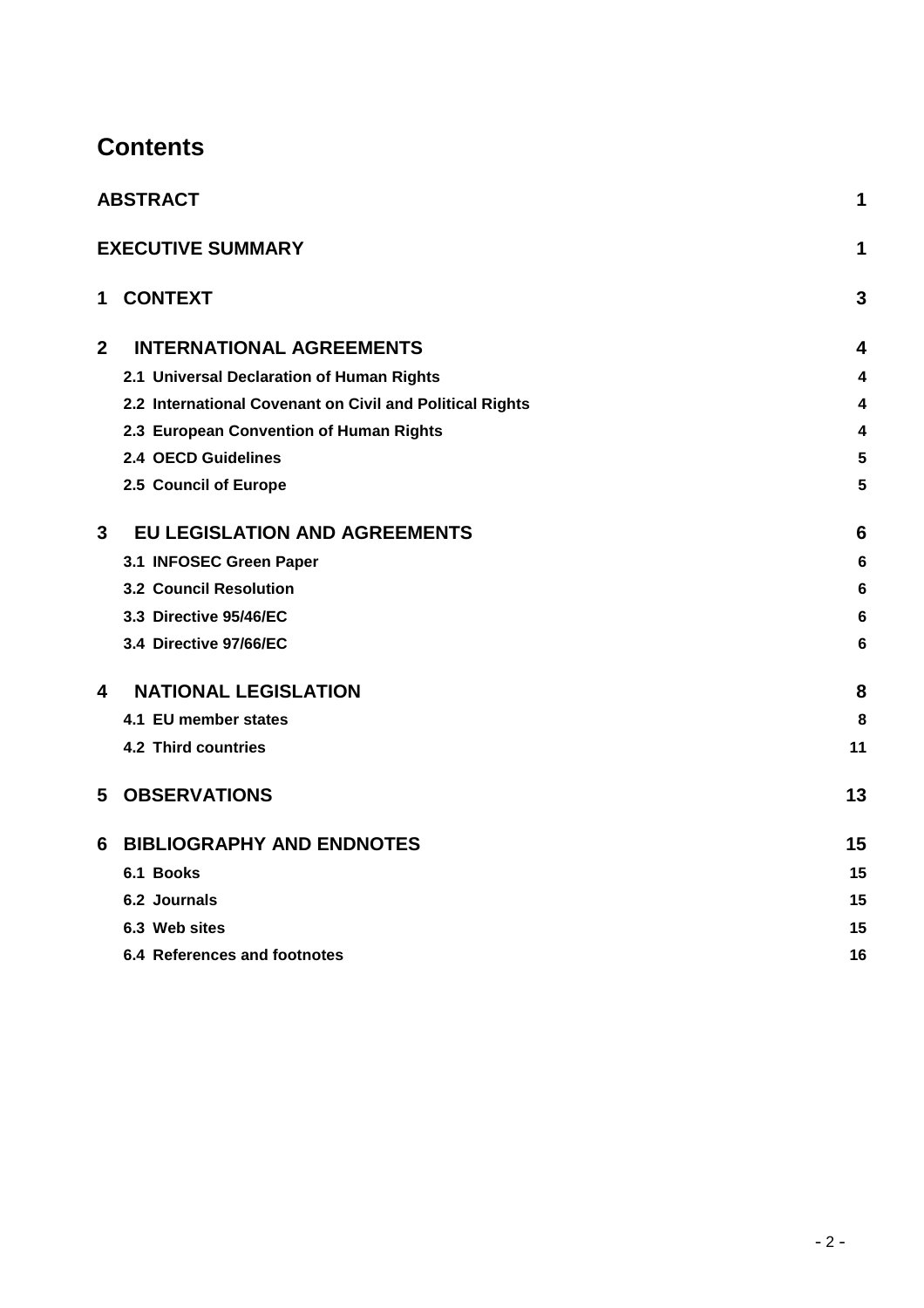# **1 Context**

This study has been prepared by Dr Chris Elliott<sup>1</sup> for the Scientific and Technological Options Assessment programme of the European Parliament. It is a contribution to the project on "Development of surveillance technology and risk of abuse of economic information". This study examines the legality of the interception of electronic communications.

The study is intended to be brief and concise. It concentrates on instruments that exist and not on the debate that led to them. It also avoids speculation as to the evolution of law in this field or the moral and ethical challenges that it poses.

Three levels of instrument are considered:

- International agreements
- EU Decisions and Directives
- National laws (of EU Member states and significant third countries)

Legislation in this field attempts to reconcile three conflicting pressures:

- Respect for privacy Privacy is a fundamental human right. International agreements and national laws are more concerned with the rights of natural persons than with those of legal persons (companies).
- Capabilities for law enforcement The lawful interception of communications is important for law enforcement agencies and most countries have legal procedures to authorise and regulate interception.
- Needs of electronic commerce Secure communication is essential to permit electronic commerce to develop and may require the use of encryption which might conflict with the requirements of law enforcement.

The study extends beyond interception to consider encryption, since this is an important potential counter to interception and is also subject to some legal control. It also considers data protection law regarding the storage and manipulation of personal information where it applies to the transmission of that information.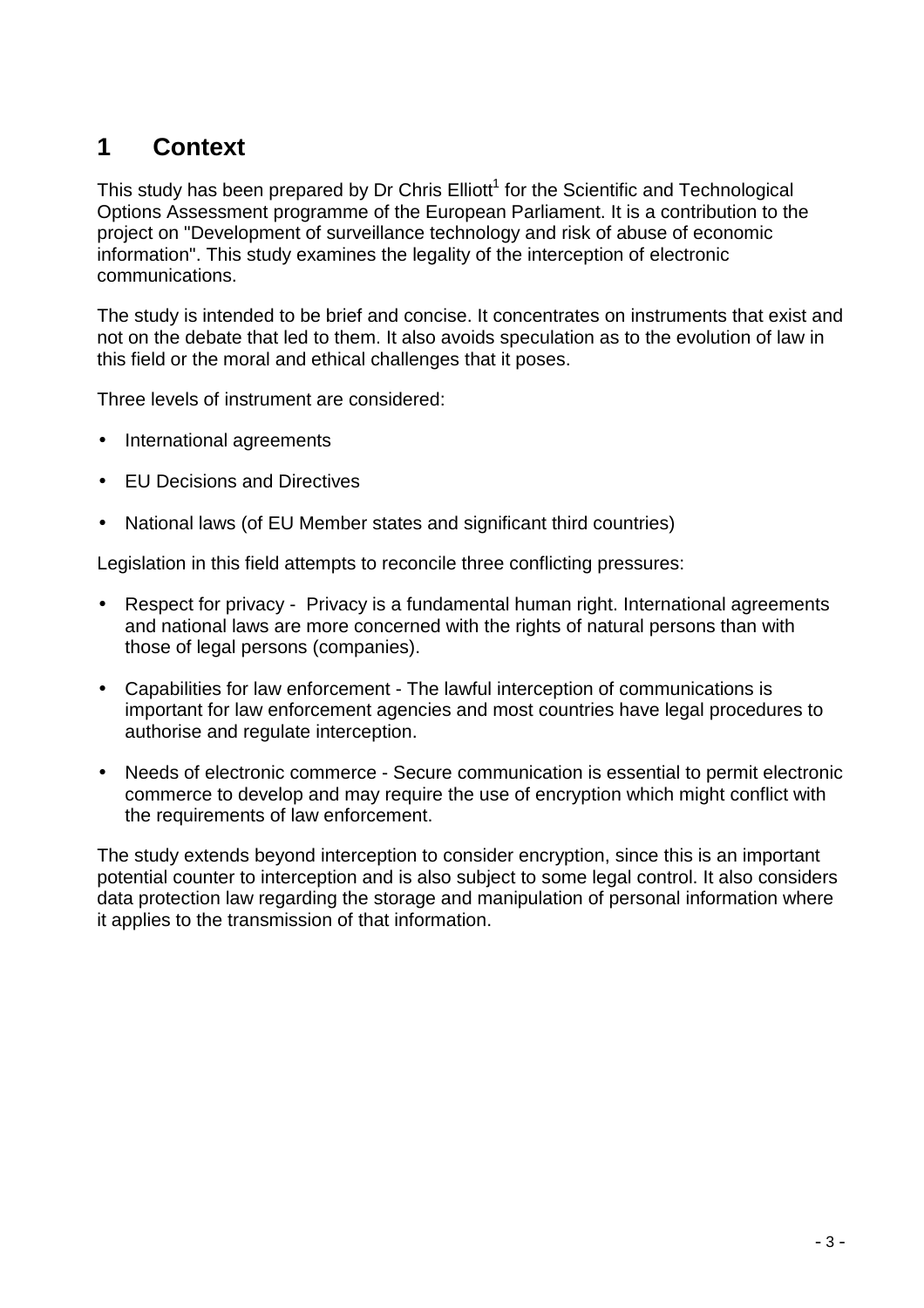# **2 International agreements**

### **2.1 Universal Declaration of Human Rights**

Article 12 states that

No one shall be subjected to arbitrary interference with his privacy , .... or correspondence, ... Everyone has the right to the protection of the law against such interference ...

A key word in this Article is "arbitrary". Lawful interference is not excluded.

### **2.2 International Covenant on Civil and Political Rights**

This UN Covenant<sup>2</sup> builds on the Universal Declaration and is legally binding. By Art. 2.1, the Contracting Parties are obliged to respect and ensure all of the rights recognised by the Covenant, and by Art. 2.2 they are required to take steps to meet their obligations within their own legal systems. Art. 4 allows Contracting Parties to derogate from some of the specific Articles (ie Rights) in a Public Emergency.

Article 17 states that:

No one shall be subjected to arbitrary or unlawful interference with his privacy ...

and that:

Everyone has a right to the protection of the law against such interference...

This appears to address only natural, not legal, persons and reinforces the idea that lawful interference is permitted.

### **2.3 European Convention of Human Rights**

Article 8 of the Convention<sup>3</sup> states:

1. Everyone has the right to respect for his ... correspondence.

2. There shall be no interference by a public authority with the exercise of this right except such as is in accordance with the law and is necessary in a democratic society in the interests of national security, public safety or the economic well-being of the country, for the prevention of disorder or crime, for the protection of health or morals, or for the protection of the rights and freedom of others.

It is not clear whether this offers any protection to legal persons. It has been used to test the legality of national procedures for the official interception of communications (eg Klass<sup>4</sup>) and to force European states to introduce a legal procedure (eg Malone<sup>5</sup>).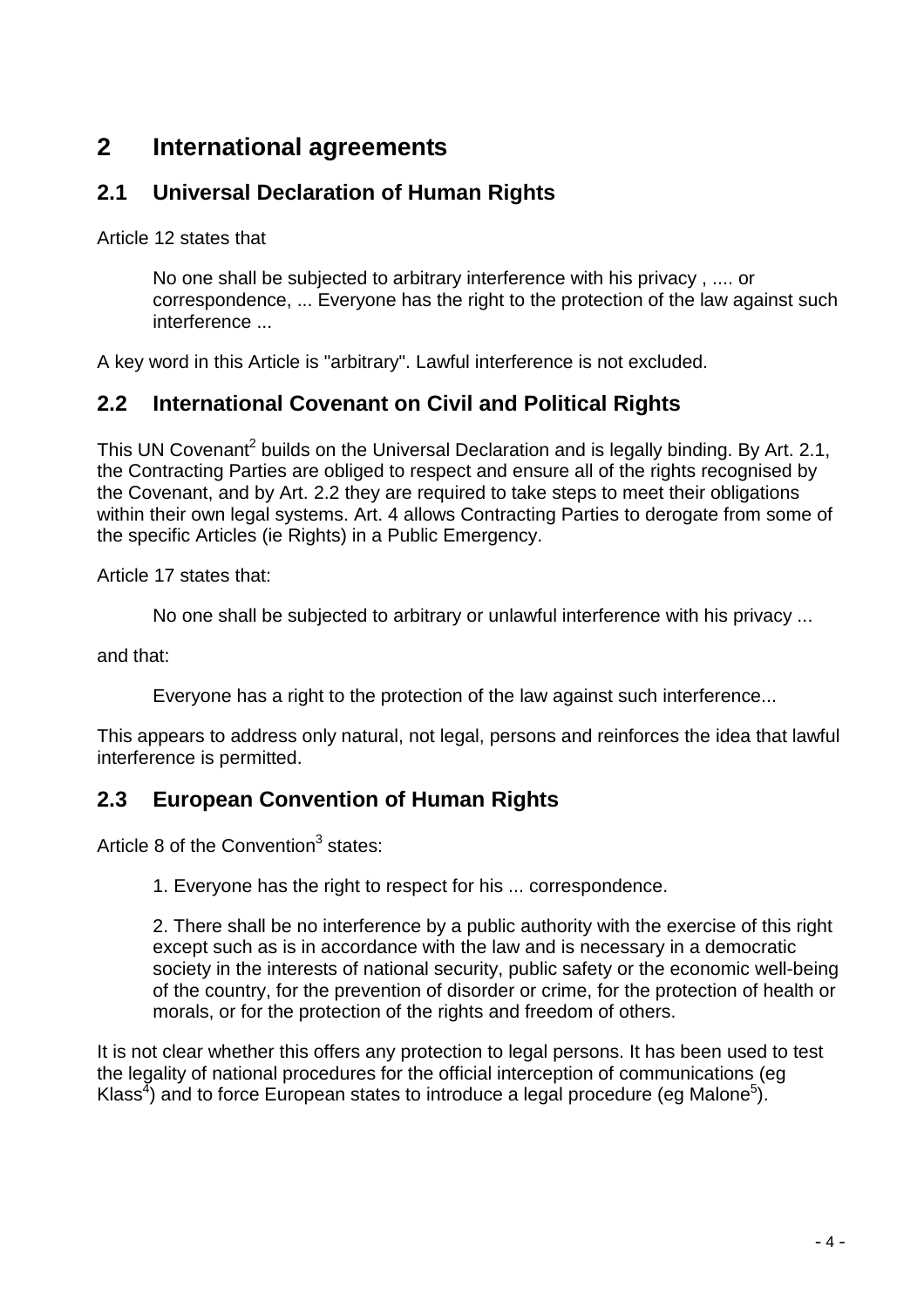# **2.4 OECD Guidelines**

OECD has adopted guidelines $^6$  which, although primarily concerned with encryption, have a bearing on interception. Recommendation 5 states:

The fundamental rights of individuals to privacy, including secrecy of communications ..., should be respected in national cryptographic policies and in the implementation and use of cryptographic methods.

# **2.5 Council of Europe**

Article 7 of the Data Protection Convention<sup>7</sup> requires that appropriate security measures shall be taken for the protection of personal data against unauthorised access or dissemination.

Recommendation R(95)13 of the Committee of Ministers (adopted September 11 1995) "concerning criminal procedural law connected with information technology" recommended:

- that criminal laws should be modified to allow interception in the investigation of serious offences against telecommunications or computer systems; and
- that measures should be considered to minimise the negative effects of cryptography without affecting its use more than is strictly necessary.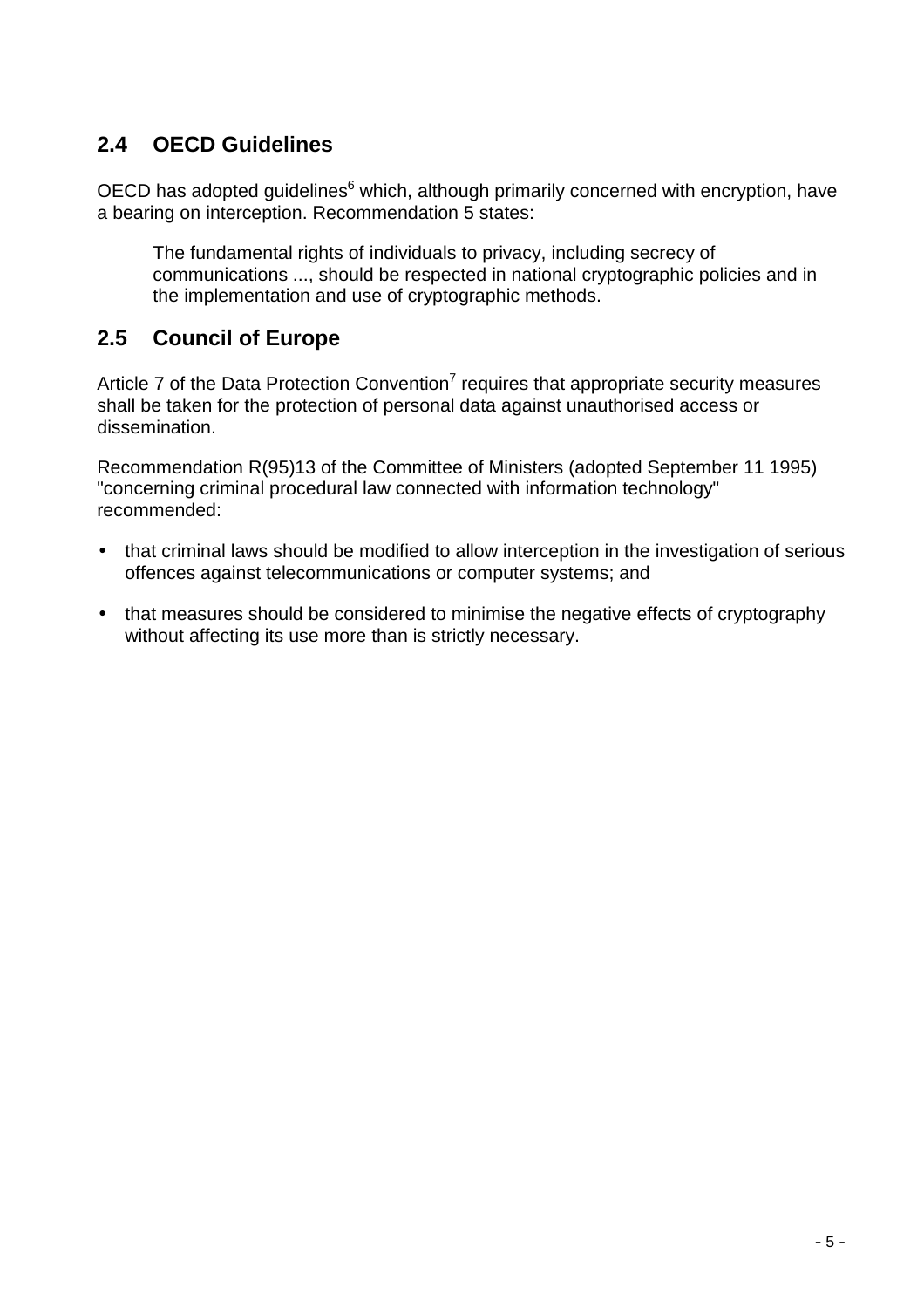# **3 EU legislation and agreements**

# **3.1 INFOSEC Green Paper**

The Commission resolved to prepare a Green Paper on the security of information systems<sup>8</sup> but, although several drafts were prepared, none has been adopted. The drafts dealt with issues of encryption, digital signatures and privacy enhancement.

### **3.2 Council Resolution**

The Council Resolution on the lawful interception of telecommunications<sup>9</sup> notes a list of Requirements of Member States to allow them to conduct the lawful interception of telecommunications. The Resolution continues that Member States should take these Requirements into account when defining national measures and in relation to network operators.

The set of Requirements appears to cover of all aspects of interception. It requires telecommunications network operators or service providers to make available details of the addresses and contents of communications, to do so in a way which is not apparent to the users being monitored and, where the operators use encryption, to provide decrypted (en clair) versions of intercepted communications.

The Requirements closely match those identified by the FBI in the USA, which led to CALEA (see section 4.2 below), and by the Barrett Review in Australia (also section 4.2).

## **3.3 Directive 95/46/EC**

This Directive was primarily concerned with the protection of data stored in databases and is of only indirect relevance to interception of communications. However, the Preamble includes:

(2) Whereas data-processing systems are designed to serve man; whereas they must, whatever the nationality or residence of natural persons, respect their fundamental rights and freedoms, notably the right to privacy, and contribute to economic and social progress, trade expansion and the well-being of individuals;

and the Directive starts:

Article 1: Object of the Directive

1. In accordance with this Directive, Member States shall protect the fundamental rights and freedoms of natural persons, and in particular their right to privacy with respect to the processing of personal data.

### **3.4 Directive 97/66/EC**

The preamble makes it clear that this Directive, like 95/46, does not address issues of protection of fundamental rights and freedoms related to activities which are not governed by Community law. It does not affect the right of Member States to take such measures as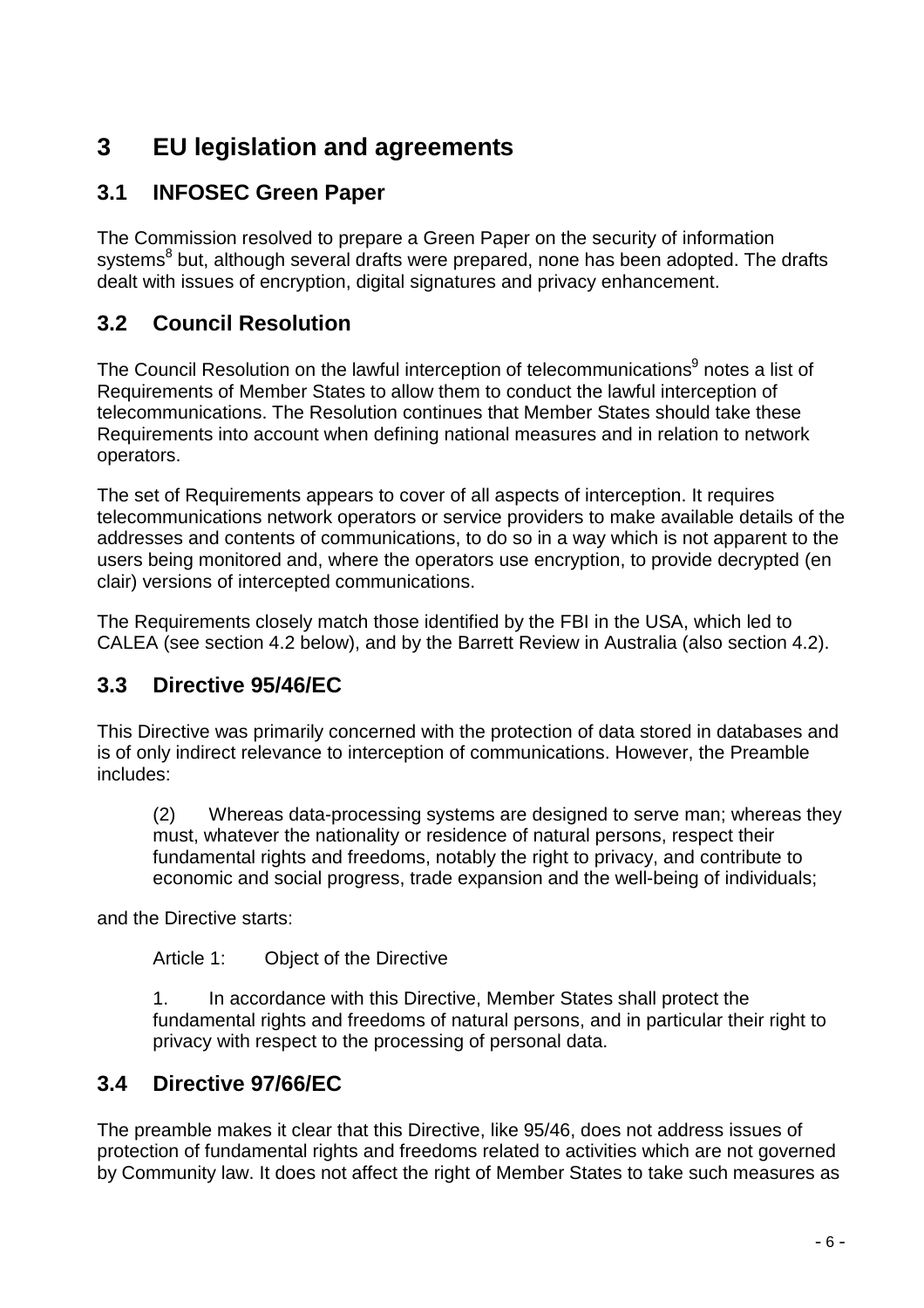they consider necessary for the protection of public security, defence, State security (including the economic well-being of the State when the activities relate to State security matters) and the enforcement of criminal law.

However, Article 5 states that Member States shall ensure via national regulations the confidentiality of communications by means of a public telecommunications network and publicly available telecommunications services. In particular, they shall prohibit listening, tapping, storage or other kinds of interception or surveillance of communications, by others than users, without the consent of the users concerned, except when legally authorised.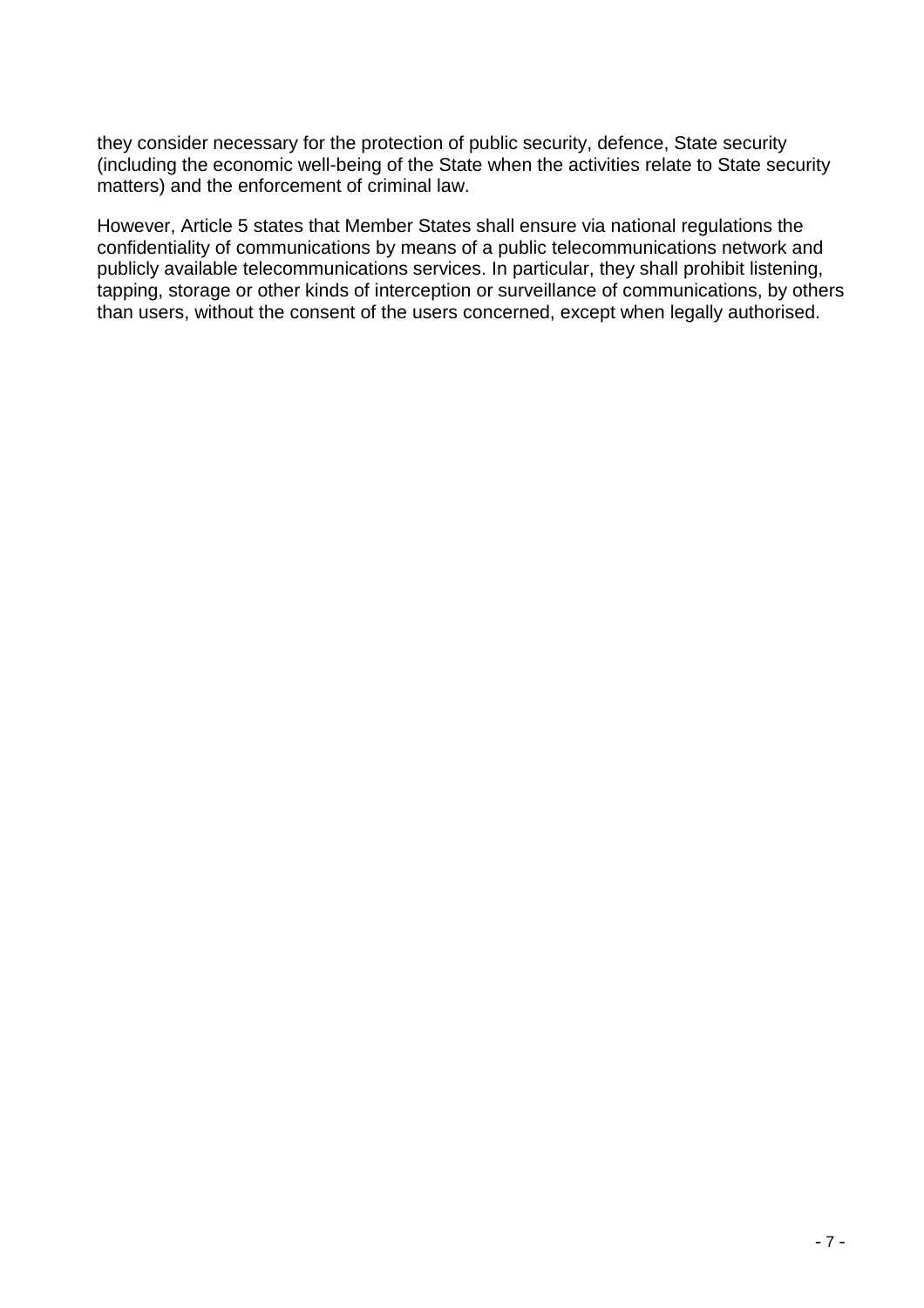# **4 National legislation**

### **4.1 EU member states**

There are broadly similar legislative regimes in all countries of the EU. Rather than repeating the analysis of each of them, the regime in the UK will be described in detail and any significant differences of principle in other countries will be noted. The information given here for the UK has been taken from primary sources; less reliable and less up-todate secondary sources have been used to derive the corresponding information for other EU Member States. The Author would be grateful for any primary information or better secondary information on the legal regime in those countries.

#### **United Kingdom**

The starting point is section 5 of the Wireless Telegraphy Act 1949, which makes it illegal to use any wireless telegraphy apparatus with intent to obtain information as to the contents, sender or addressee of any message which the user is not authorised to receive, or to disclose any information obtained in that way. This does not apply to interception authorised by the government and to disclosure in legal proceedings.

The Interception of Communications Act 1985 was passed following the case of Malone before the ECHR (see section 2.3 above). Section 1 maintains the rule of section 5 WTA '49. Section 2 permits the Secretary of State to issue a warrant authorising interception of post or a public telecommunications system if he considers it necessary:

- in the interests of national security
- for the purpose of preventing or detecting serious crime; or
- for the purpose of safeguarding the economic well-being of the UK.

This Act provides a procedure to authorise interception of Internet messages but not messages being transmitted within private networks. Interception of the signal from a cordless telephone to its base is excluded<sup>10</sup>, as are the signals emitted by a cellular telephone (but the subsequent transmission of those signals via the cellular network is included because that is a public telecommunications network).

S1 of the Computer Misuse Act 1990 makes it a crime knowingly to cause a computer to perform any function with intent to secure unauthorised access to any program or data held in any computer. Although it is primarily intended to criminalise "hacking", it would appear to apply to the use of a computer (including one embedded inside interception equipment) to intercept data being transmitted between two other computers.

The Data Protection Act 1984 gives legal effect to eight data protection principles which follow those of the Council of Europe Convention. Principle 8 requires data users to take appropriate security measures against unauthorised access to personal data. "Personal data" refers to living natural persons, not legal persons.

There are no legal restrictions in the UK on the importation, possession or use of encryption equipment. However, in criminal proceedings, section 20 of the Police and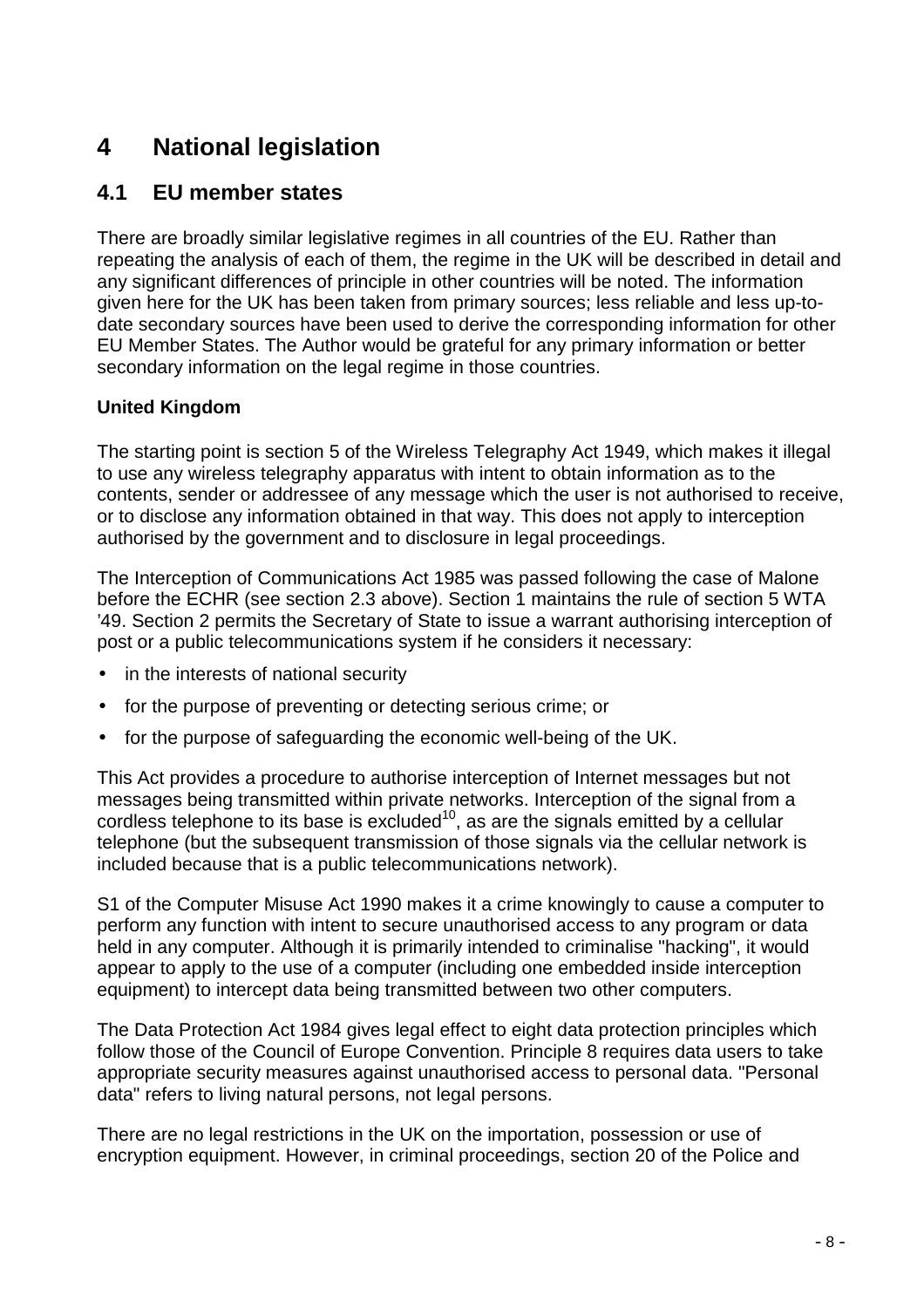Criminal Evidence Act 1984 permits the authorities, where they may demand evidence derived from a computer, also to require it to be made readable.

#### **Austria**

There is a general data protection law<sup>11</sup> and further detailed rules which govern the transmission of personal data. The general legal framework for telecommunications  $(TKG)^{12}$  does not provide specific sanctions for breaching these rules. It does however impose a criminal sanction of up to 3 months imprisonment for illegal interception of transmissions. Telecommunication network operators are required to set up systems to allow the criminal courts to make interceptions (TKG Art 89) and to warn users that the network may not be secure (TKG 90).

#### **Belgium**

There are criminal sanctions<sup>13</sup> against the ownership or use of equipment for the interception of private communications, other than by an officer of the state. Similar sanctions apply to such an officer who abuses the right to intercept communications or divulges any material that has been lawfully obtained by interception.

#### **Denmark**

Danish law provides specific penalties for passing on or exploiting third party communications by network operators or their employees<sup>14</sup>. A further law<sup>15</sup> requires mobile communications licensees to keep confidential any communications through their networks.

Operators are required to take all precautions necessary to prevent unauthorised persons gaining access to information.

#### **Finland**

The Telecommunications Market Act<sup>16</sup> imposes a general duty of confidentiality on telecommunication network operators, their staff and contractors. The wider duties under the Personal Data Act also prevent disclosure. There are criminal sanctions for breach of these duties, unless the disclosure is, with the consent of the subscriber, to appropriate authorities to prevent misuse of the telecommunication system.

Law enforcement officials may demand disclosure of information or recordings of calls if investigating certain crimes listed in the Coercive Measures  $Act^{17}$ . Telecommunications network operators are required to provide the necessary facilities, which are funded by Government.

#### **France**

Telecommunications network operators are required to respect the secrecy of correspondence<sup>18</sup> and there are criminal sanctions for deliberate violation<sup>19</sup>. Private conversations may only be intercepted under certain conditions, when authorised by the judiciary or administration $^{20}$ .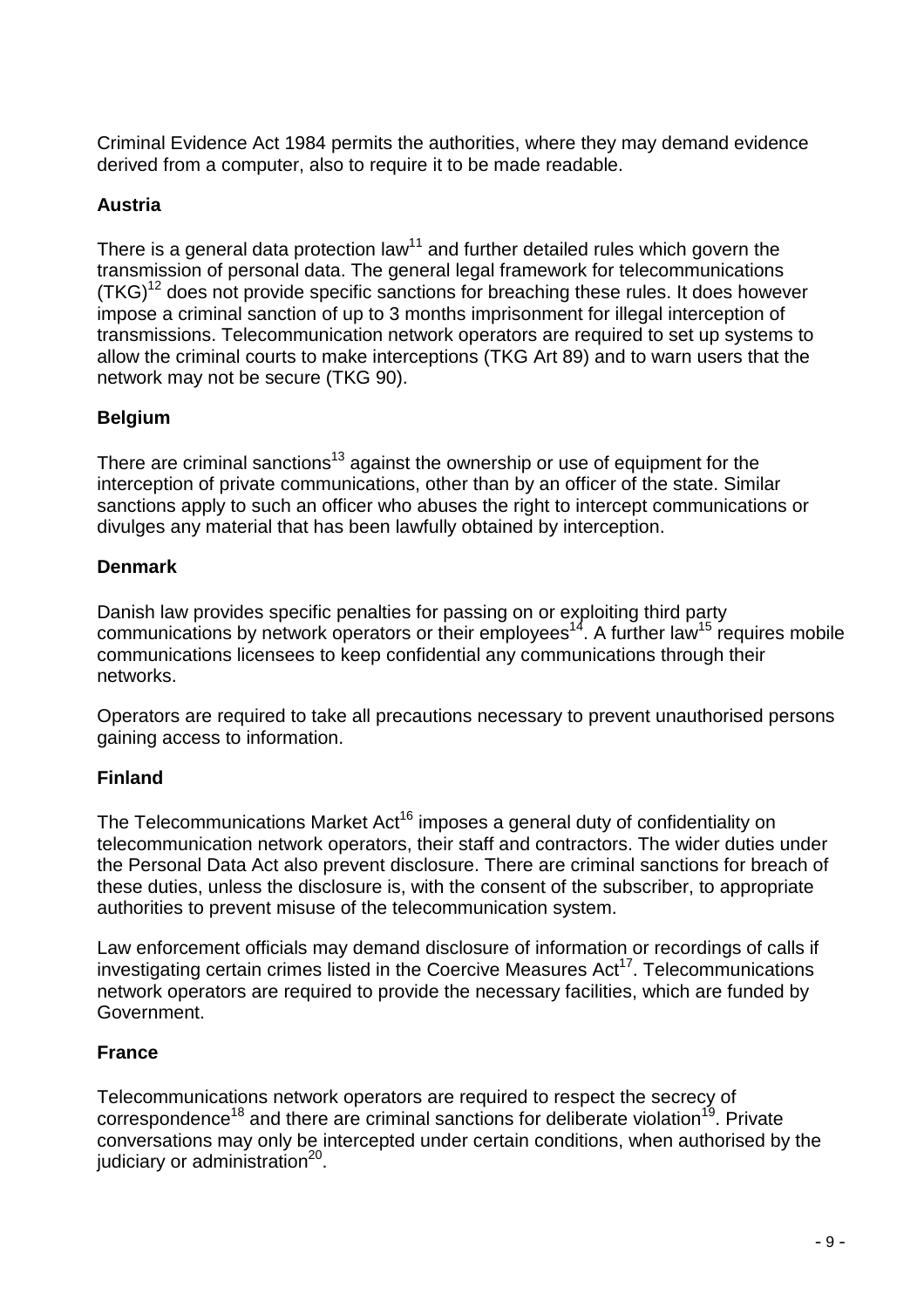The UK approach of permitting the use encryption for transmission over public networks is shared by all other Member States except France. The current law in France<sup>21</sup> permits the use of cryptography for authentication but requires confidentiality systems to be authorised and for keys to be deposited with a State-designated key escrow. Until recently only 40 bit codes were permitted but, in January 1999, the French government announced that all restrictions would be lifted.

#### **Germany**

Privacy of the content of telecommunications is guaranteed by the constitution and operators authorised by the TKG<sup>22</sup> are subject to criminal sanctions (s85 TKG) if they breach this duty. The operators must also take appropriate technical precautions or other measures to protect the privacy of telecommunications and personal data. Security requirements are specified by the regulatory authority<sup>23</sup>.

The operators are required, by s88 TKG, to set up (at their own expense) facilities to support legally prescribed interception.

#### **Greece**

The right to privacy of telephone and other telecommunications is protected by Article 19 of the Constitution. This right may be withdrawn on application to the Court of Appeal judge prosecutor from the courts or civil, military or police authorities in the interests of national security or in the detection of specified crimes. Applications are overseen by the National Commission for the Protection of Privacy in Communication<sup>24</sup>.

#### Irelan**d**

There is protection for personal data within the Data Protection Act 1988 but there is no specific provision in Irish law to protect the security and confidentiality of telecommunications services.

#### **Italy**

Like Ireland, the only protection is within the implementation of the Data Protection Directive in Italian law<sup>25</sup>. This does however extend to data about entities and associations as well as individuals and might provide some protection against unlawful interception.

#### **Luxembourg**

Again there is only protection in terms of data protection, concerning the storage and transmission of data about an individual<sup>26</sup>.

#### **Netherlands**

There is a general duty on telecommunications network operators to abide by the rules of personal data set out in the Data Protection  $Act^{27}$ . More detailed rules are given in the Telecommunications  $Act^{28}$  which was expected to become law late in 1998. This gives effect to Directive 97/66/EC. Article 11.2 of that Act imposes a general duty on telecommunications network operators and service providers to protect the privacy of their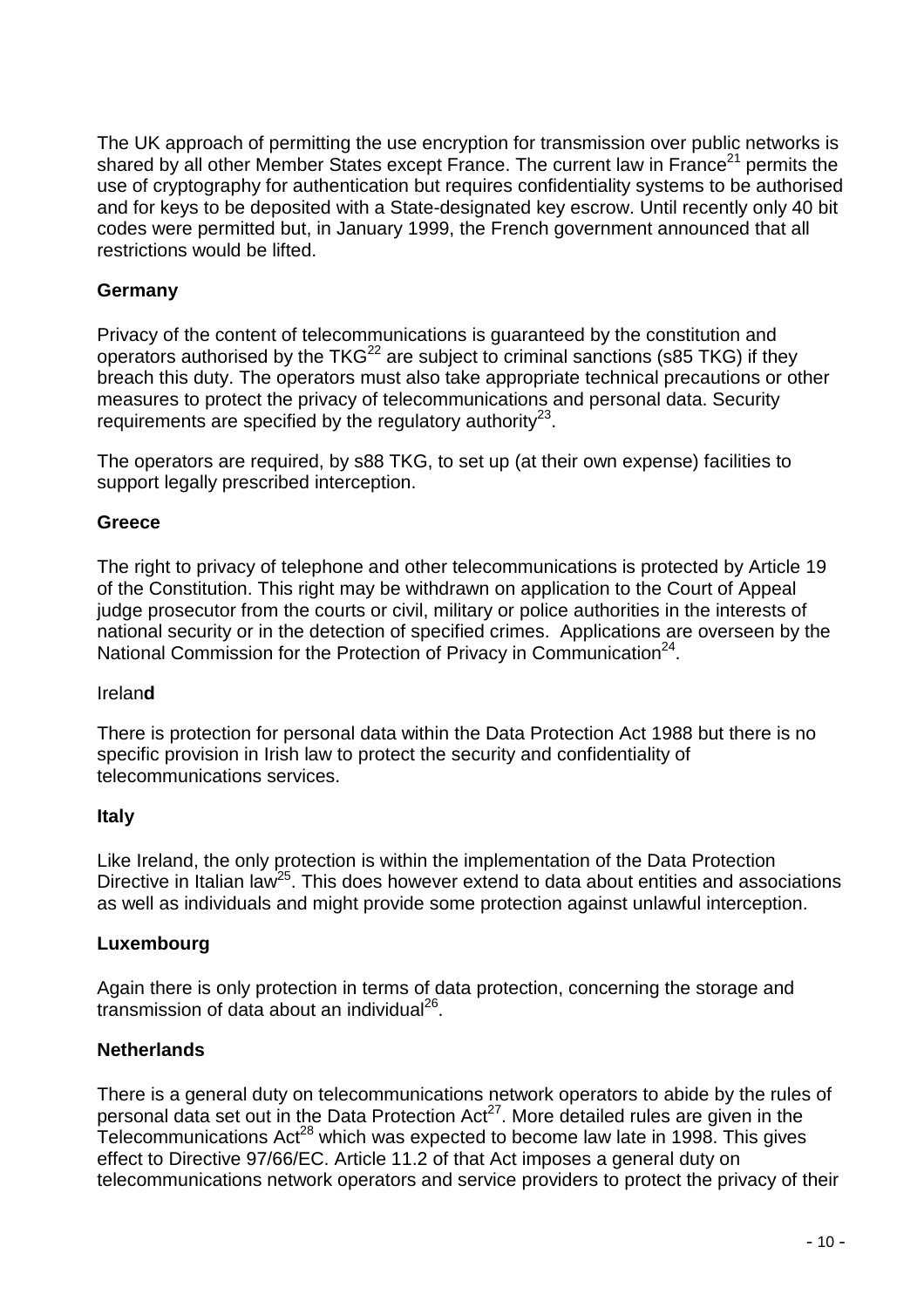users. This is interpreted by Article 11.3 to require them to have a level of security which is appropriate to the state of technology and implementation costs, and in proportion to the level of threat.

#### **Portugal**

Personal data is protected<sup>29</sup> but there is no explicit protection for the privacy of communications.

#### **Spain**

The only specific protection is the general data protection law<sup>30</sup> but the telecommunication legislation<sup>31</sup><sup>32</sup> contain statements on the duty to preserve the confidentiality and secrecy of communications

#### **Sweden**

The Telecommunications Act 1987 $33$  imposes an obligation of confidentiality on individuals who obtain access to telecommunications messages in the course of their duties. There are well-defined circumstances under which this obligation may lawfully be breached.

The Data Protection Act<sup>34</sup> also applies to data transmitted by telecommunications systems.

### **4.2 Third countries**

#### **United States of America**

Interception is generally illegal in the United States but is permitted in most States under stringent rules designed to protect privacy but allow the investigation of crime, including a requirement to obtain a court order before conducting an interception. There are two basic pieces of Federal legislation: ECPA<sup>35</sup> which concerns criminal investigations and FISA<sup>36</sup> which concerns intelligence and counterintelligence operations.

ECPA works like many European legal frameworks, in that it sets in place a procedure to authorise lawful interception. Network operators and service providers are required by  $CALEA<sup>37</sup>$  to have the necessary technical facilities and to render assistance to law enforcement agencies. The requirements of CLEA are similar to those of the Council Resolution (see section 3.2 above).

FISA authorises electronic surveillance of foreign powers and agents of foreign powers to obtain foreign intelligence information. FISA defines this in terms of U.S. national security, including defence against attack, sabotage, terrorism, and clandestine intelligence activities. The targeted communications need not relate to any crime. FISA surveillance actions are implemented operationally by the FBI. Electronic surveillance conducted under FISA is classified.

There are two limbs to FISA: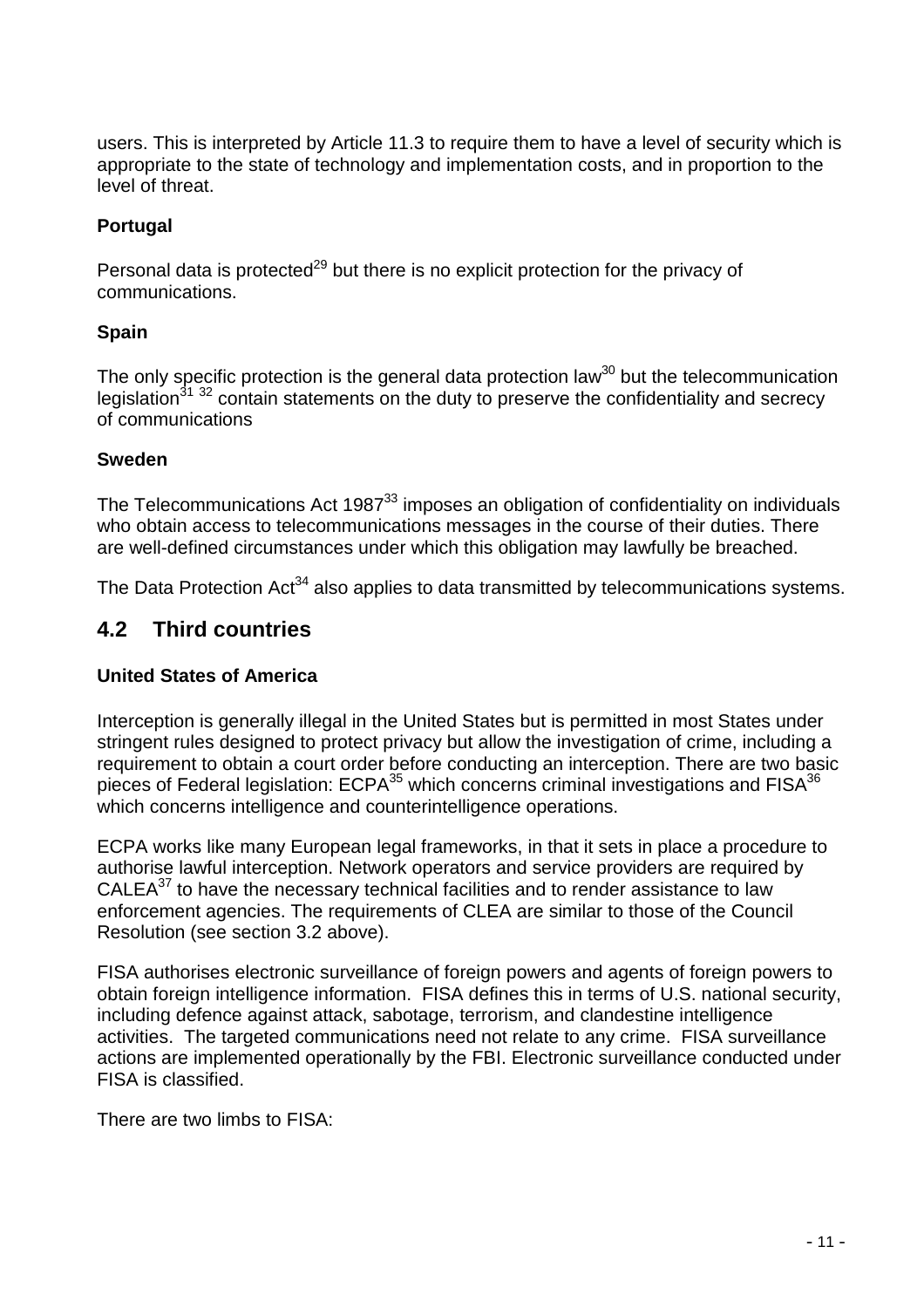- Communications to or from US persons (natural or legal) but not U.S. persons who are overseas (unless the communications are with a U.S. person who is inside the U.S.). A court order is required to authorise interception;
- Communications exclusively between or among foreign powers or involving technical intelligence other than spoken communications from a location under the open and exclusive control of a foreign power. An intercept may be authorised by a Presidential order.

#### **Australia**

Australia is of interest to Europe because it has recently examined in some detail the requirements for lawful interception capability. The Barrett Review<sup>38</sup> concluded that telecommunications interception is highly cost-effective when compared with other forms of surveillance. The Review supported the development of "international user requirements" as the most effective means of international cooperation to ensure that law enforcement's needs are taken into account in the development of new technology. The conclusions were similar to those of the Council Recommendation (see section 3.2 above) in that they call for network operators to be required to support lawful interception whilst at the same time strengthening the duty of the operators to protect confidentiality against unlawful interception.

The Review calls for international agreed standards. It concludes that unilateral action by Australia to demand interceptable and secure national technology might lead to less than world-class technology being used and hence to a major economic disadvantage. It continues "the sooner an international requirement for interception is standardised and accepted, the more likely there will be the automatic provision of a telecommunications intercept capability in new technology with similar implications for all users".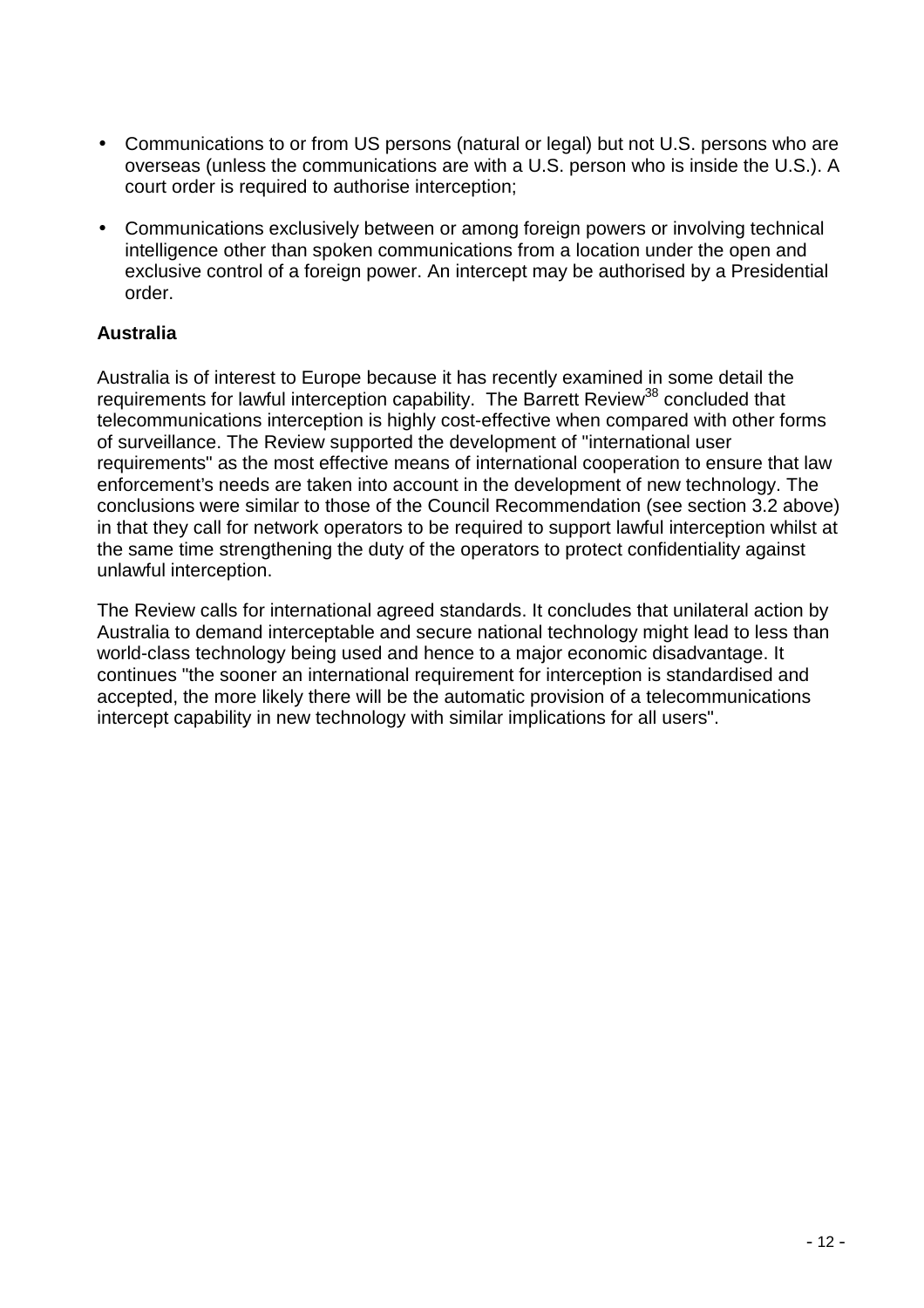# **5 Observations**

Several main points and trends are clear:

- Human rights legislation, particularly ECHR, clearly provides a robust protection for natural persons against unlawful interception by the State of communications. It is not clear to what extent this legislation would protect legal persons:
- Most EU Member States have, and it might be expected that all soon will have, a procedure to authorise lawful interception by the State;
- The EU, USA and Australia appear to be converging on a common set of interception requirements which ensure that network operators do everything necessary to permit lawful interception;
- Many EU Member States already require telecommunications network operators to take technical precautions to protect privacy of communications (ie against unlawful interception);
- The economic benefits of encryption to allow secure e-commerce are seen as outweighing the social losses to law enforcement, and soon all EU Member States will have no restrictions on the use of encryption.

The position is less clear with regard to interception by foreign powers, particularly because of the fundamental technological change from switched circuits to packet switching. The former allows the network operator to control the route by which communications pass between subscribers. The latter reflects the underlying principle of the Internet, in that packets of data go by whatever route is convenient. It may for example be easier to route a packet from the south to the north of France via the USA at 09.30 French Time if most US assets are underused at that time and the French national network is at peak demand.

Consider two subscribers within country A, communicating with each other via a network operating in country A. Interception of communications by a person in country B while the communications are passing within country A would appear to be unlawful. Under these circumstances the subscribers would have a right of recourse to ECHR and country B would be in breach of ICCPR. Even if the interception is lawful in country B (for example FISA could make the interception lawful if country B is the USA), it is not lawful in country A unless country B has express permission by the authorisation procedure of country A.

Now consider the case where their communication is routed via country B. It is possible that the lawful procedure for interception could be followed in country B. In particular, FISA could make the interception lawful if country B is the USA; the network operator in the USA would be obliged to comply with a lawful request to support that interception. Similarly IOCA could make it lawful if country B was UK.

It is claimed that some countries have the technological capability to intercept communications been carried entirely on a network within another country and it is the policy of many countries to be able to do so when the communication is (even temporarily)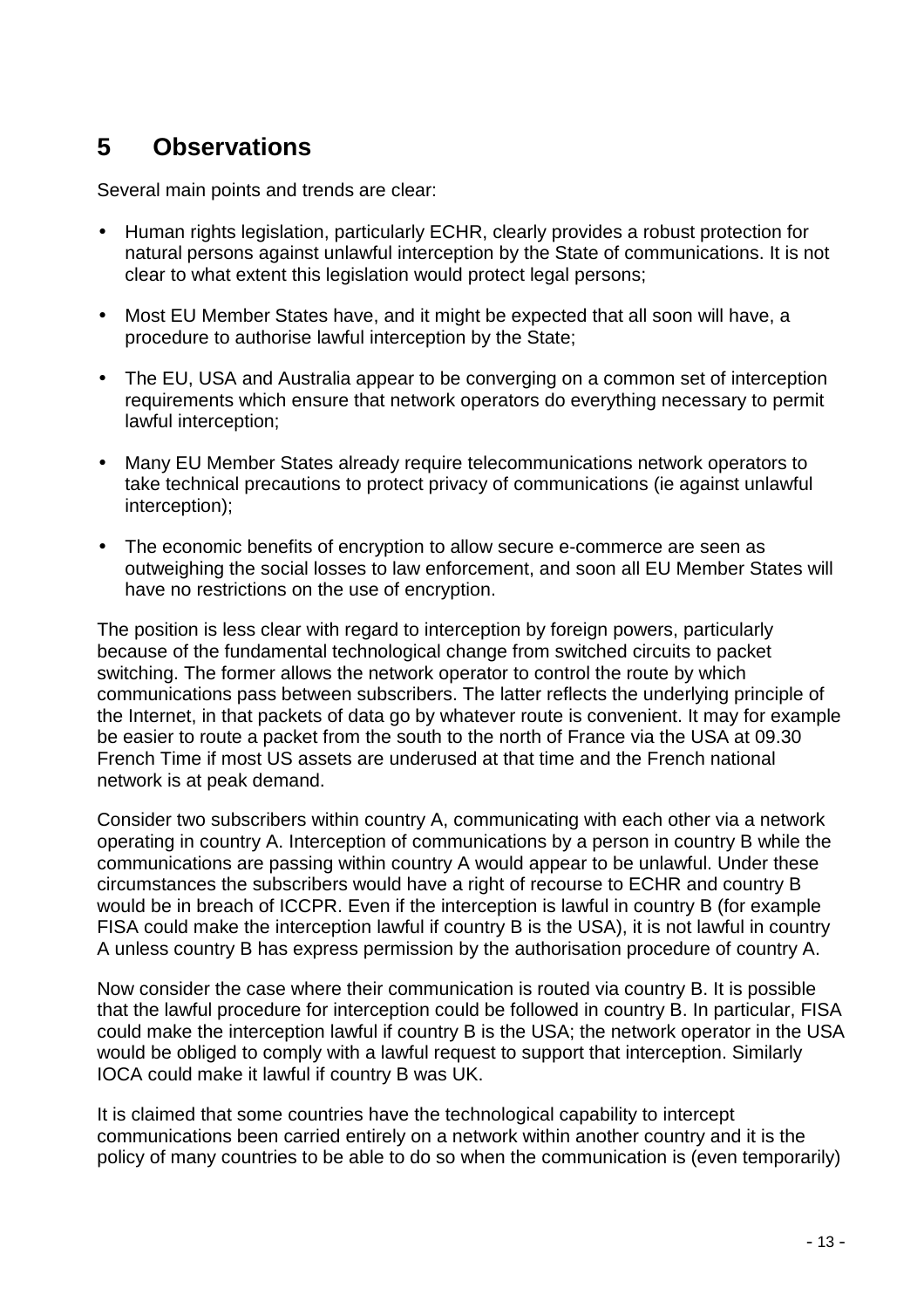within that country. Legal protection against the former is weak or inconvenient; against the latter it is non-existent.

A possible course of action for the EU to protect privacy without compromising law enforcement would be to extend and enforce the requirement for network operators to protect the privacy of communications. Technical means exist which could achieve this at three levels:

- 1. Telecommunications network operators to apply strong encryption to the content of communications. As the operators would hold the keys to this encryption, they could meet the Requirements of the Council Resolution.
- 2. Anonymous re-routing services to provide encryption of the addresses of communications. Again they could meet the Requirements but this would provide additional protection against unlawful interception leading to what is know in military intelligence as "traffic analysis" - even where the content of messages cannot be decrypted, the names of the sender and recipient can provide valuable intelligence.
- 3. Readily available private encryption to allow those who require greater security to encrypt their messages with a private key. An approach to reconciling this with law enforcement has been proposed in Denmark<sup>39</sup>. This in effect reverses the burden of proof in criminal cases. Where there is:
	- circumstantial evidence of guilt;
	- encrypted material which might prove guilt;
	- the defendant chooses not to decrypt that material;

then the Court may draw an inference of guilt. This is analogous to the UK law on the right to remain silent<sup>40</sup> when questioned.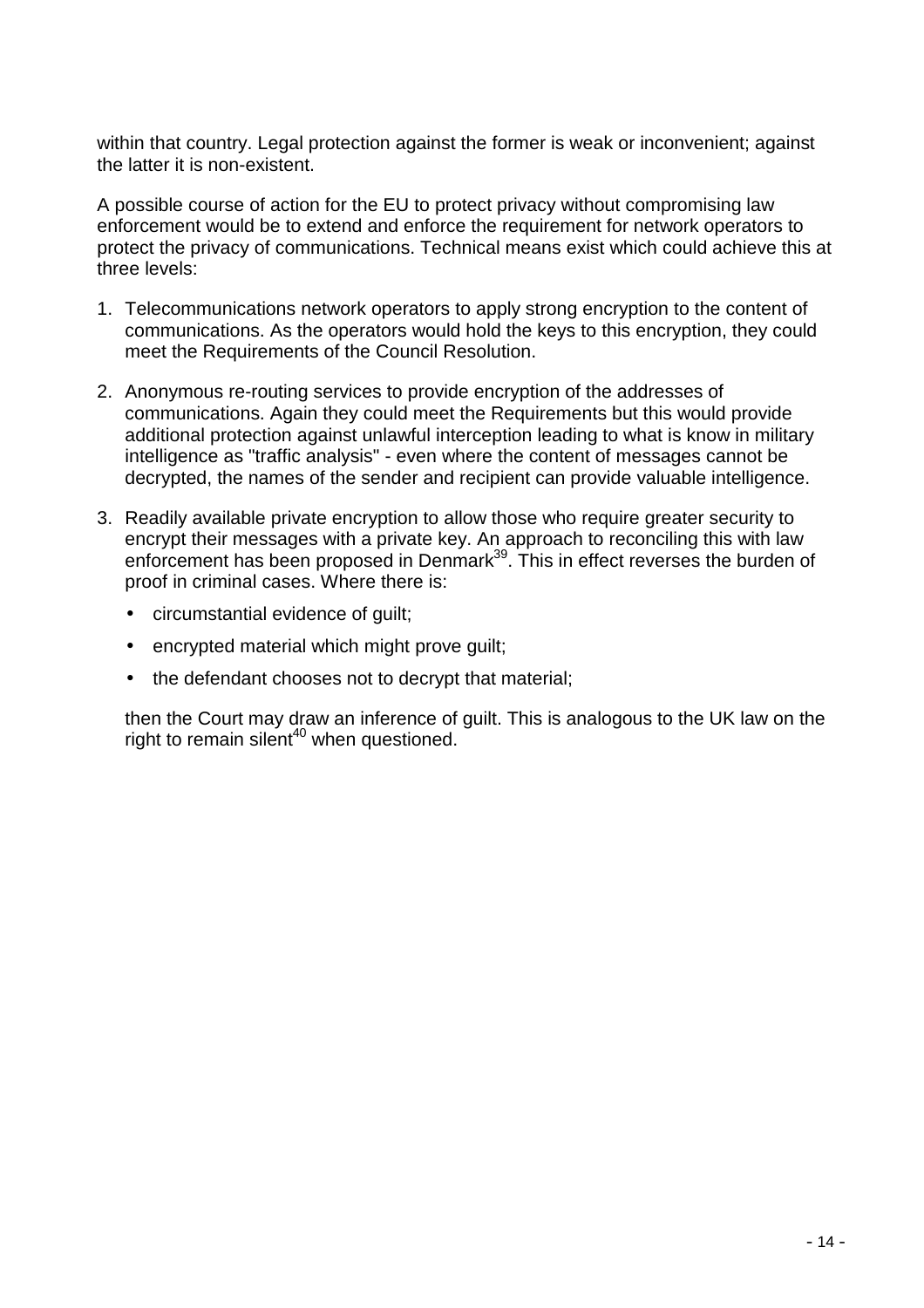# **6 Bibliography and endnotes**

# **6.1 Books**

- Lloyd I J, "Information Technology Law", Butterworths, 1997 ISBN 0 406 89515 5
- Madsen W, "Handbook of personal data protection", Macmillan, 1992 ISBN 0-333- 56920-2
- Michael J, "Privacy and human rights an international and comparative study, with special reference to information technology", UNESCO, 1994 ISBN 92-3-102808-1
- Scherer J, "Telecommunications laws in Europe", Butterworths, 1998

## **6.2 Journals**

The following journals frequently address the issue of telecommunications security:

- Computers and Law
- Computer Law and Security Report
- Computer and Telecommunications Law Review

### **6.3 Web sites**

Information derived from web sites should be treated with caution. Although those of reputable bodies are probably reliable, there is no quality assurance and many of the web sites concerned with privacy and interception do not appear to come up to even the lowest standards of objectivity. A few of the sites examined in the course of this study are listed below; search engines yield many more.

- OECD has a site with several relevant pages; including http://www.oecd.org/news\_and\_events and http://www.oecd.org/dsti/sti/it/secur
- A useful survey of cryptographic policies around the world is offered on the site of the Global Internet Liberty Campaign http://www.gilc.org/crypto/crypt-survey
- The Electronic Privacy Information Centre provides what appears to be objective and valuable information on http://www.epic.org
- EU law and announcements are on http://www2.echo.lu/legal/en/dataprot/dataprot.html
- There is a thorough review of the US legislation on http://www.cdt.org/digi\_tele.